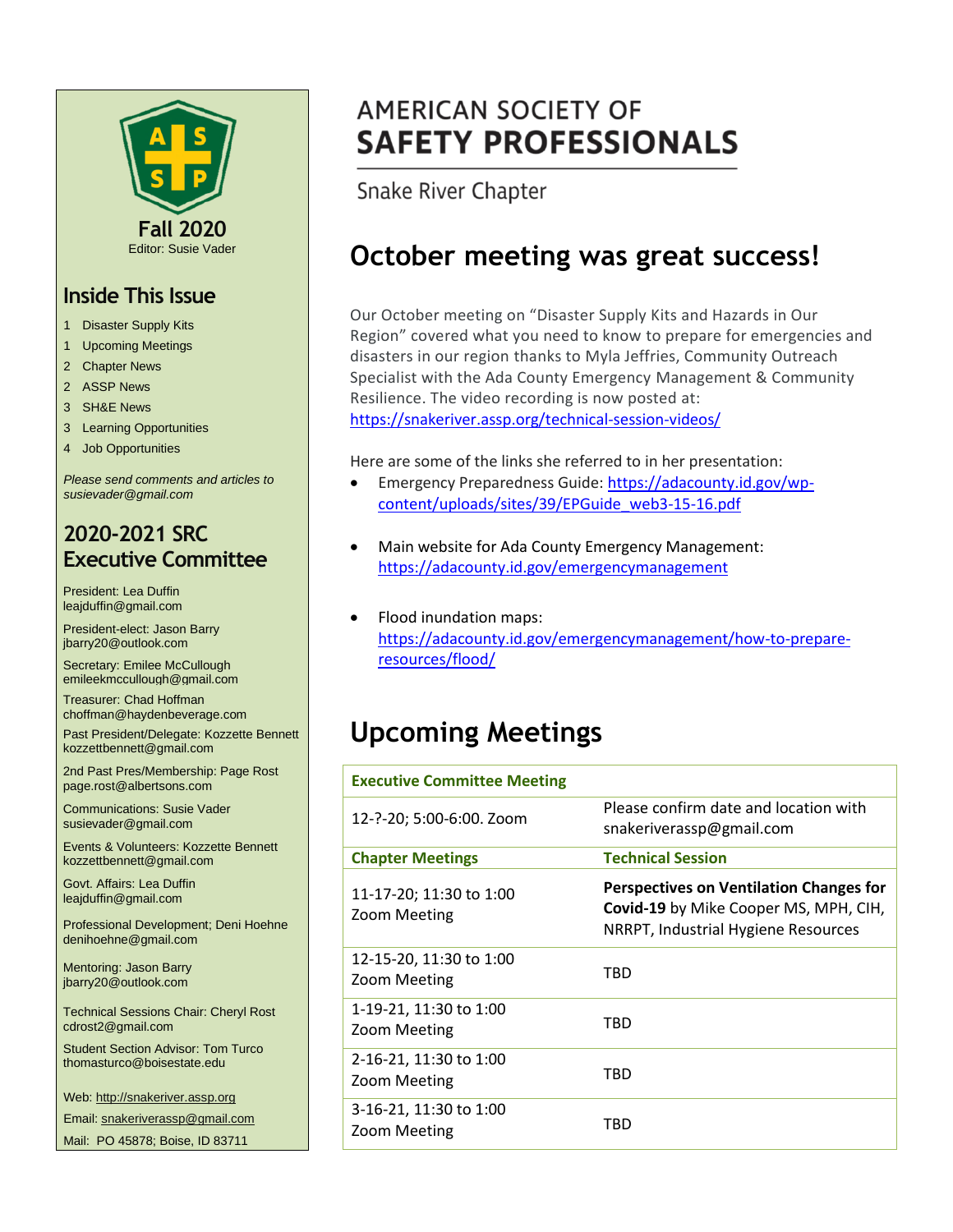# **Chapter News**

### **November meeting will explore ventilation changes for COVID-19**

We hope you can join us for our November 17 meeting. Mike Cooper, MS, MPH, CIH, NRRPT, with Industrial Hygiene Resources, will discuss "**Perspectives on Ventilation Changes for Covid-19**." With winter approaching, we will all be spending a lot more time inside, with a lot less air flow. Several non-governmental organizations have provided reasonable indoor air ventilation advice to lessen the impact of Covid-19 in the workplace. Armed with this guidance, preliminary results and RT-PCR data from HVAC inspections at medium/high risk facilities will be discussed. Mike will also offer his perspective on some of the many generic commercial "solutions" that are now available to improve indoor air quality, such as ionizers, HEPA filtration, and fogging.

When: Tuesday, November 17, 11:30 – 1:00 Where: Zoom. If you did not receive an invitation, please email [snakeriverassp@gmail.com](mailto:snakeriverassp@gmail.com) for the link.

We hope to see you there!



## **Follow us on Social Media!**

Snake River Chapter is on LinkedIn at: [https://www.linkedin.com/in/snake-river-chapter](https://www.linkedin.com/in/snake-river-chapter-assp/)[assp/](https://www.linkedin.com/in/snake-river-chapter-assp/) We are also on Facebook at: <https://www.facebook.com/SnakeRiverASSE>

# **ASSP News**

## **Apply now for a scholarship or grant!**

There is still time to submit applications for **academic** [scholarships and professional development](https://foundation.assp.org/scholarships-and-grants/)  [grants](https://foundation.assp.org/scholarships-and-grants/) from [ASSP Foundation](https://foundation.assp.org/) through Dec. 1, 2020, for its annual disbursement of financial awards in 2021. More than \$230,000 in awards is available to OSH students and professionals thanks to the generosity of corporate donors and the ASSP community.

Snake River Chapter members have a very good chance due to generous donations to the Willie Piispanen Professional Education Grant and the Region II Willie Piispanen Scholarship. AND, please remember that our own member, Brad Giles, will become President of ASSP at next year's PDC! It will be a great time to attend!

Scholarships are available to undergraduate and graduate students, including full-time and part-time students. Applicants must be enrolled in an occupational safety or related degree program and have a grade point average of 3.0 for undergraduate students and 3.5 for graduate students.

Professional education grants are available to OSH professionals seeking to advance their careers through certification, college coursework, professional development courses or similar learning opportunities.

Awards will be announced May 15, 2021. Visit the [ASSP Foundation website](http://www.assp.org/foundation) (https://foundation. assp.org/scholarships-and-grants) for more information.

Don't forget! Applications are due December 1! Questions can be directed to the ASSP Foundation by emailin[g asspfoundation@assp.org](mailto:asspfoundation@assp.org) or calling 847.699.2929.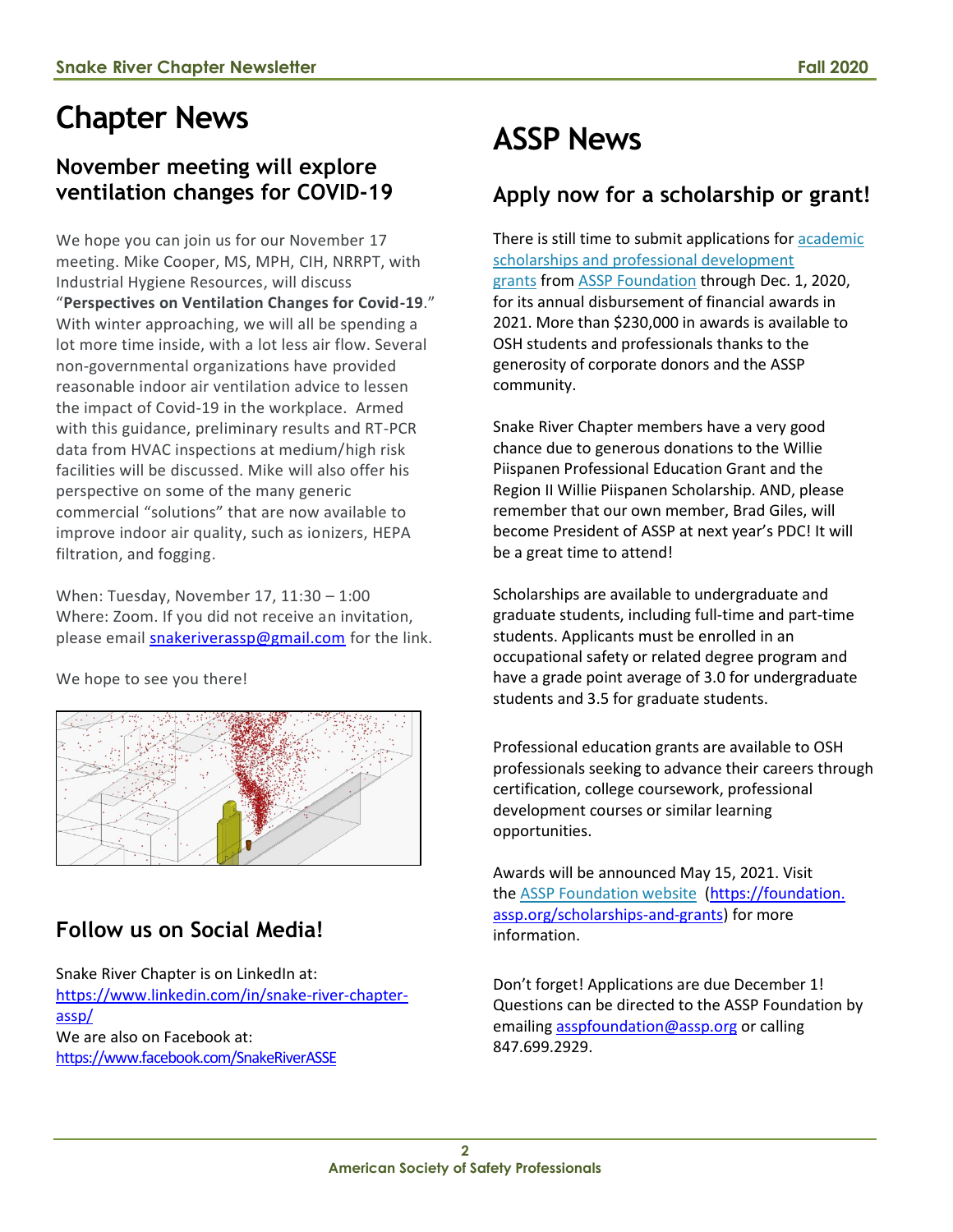# **SH&E News**

### **Is your portable space heater safe?**

Here is some great info from the NFPA on electric portable space heaters. (*Thanks to Colorado Chapter ASSP for sharing this info*). Checklist from the NFPA:

- Purchase a heater with the seal of a qualified testing laboratory.
- Keep the heater at least 3 feet (1 meter) away from anything that can burn, including people.
- Choose a heater with a thermostat and overheat protection.
- Place the heater on a solid, flat surface.
- Make sure your heater has an auto shut-off to turn the heater off if it tips over.
- Keep space heaters out of the way of foot traffic. Never block an exit.
- Keep children away from the space heater.
- Plug the heater directly into the wall outlet. Never use an extension cord.
- Space heaters should be turned off and unplugged when you leave the room or go to bed

For a poster and more information from the NFPA, please go to:

[https://www.nfpa.org/.../Safety.../PortableHeaterSafe](https://www.nfpa.org/-/media/Files/Public-Education/Resources/Safety-tip-sheets/PortableHeaterSafety.ashx?fbclid=IwAR18KhFvbyRHnPb026tsZC8wOmzyO6rgJAJd_b1ILHJWdddowR0ltYU1984) [ty.ashx](https://www.nfpa.org/-/media/Files/Public-Education/Resources/Safety-tip-sheets/PortableHeaterSafety.ashx?fbclid=IwAR18KhFvbyRHnPb026tsZC8wOmzyO6rgJAJd_b1ILHJWdddowR0ltYU1984)



Source: NFPA, https://www.nfpa.org/-/media/Files/Public-Education/Resources/Safety-tipsheets/PortableHeaterSafety.ashx?fbclid=IwAR18KhFvbyRHnPb026 tsZC8wOmzyO6rgJAJd\_b1ILHJWdddowR0ltYU1984

# **Learning Opportunities**

## **Future Safety Fests**

Here is updated information on Safety Fests, thanks to Adam Gerson from **OSHA!** 



Safety Fests of the Great Northwest in Idaho are annual training events that offer free safety and health training to workers, supervisors, and managers of all levels. Safety Fest is FREE to the community and provides safety and health training in an effort to help reduce fatalities, injuries and illnesses. Although some events were cancelled in 2020, Safety Fest committees in Idaho are working to provide training events in our new environment going forward.

**February 17-19, 2021** - [Post Falls](https://www.nic.edu/websites/default.aspx?dpt=195&pageId=6356) - hosted by North Idaho College (NIC) – hybrid\* event – virtual and inperson instruction

**March 9-11, 2021** - Virtual statewide training event for Idaho - details coming in 2021

**March 22-24, 2021** – two concurrent hybrid\* events (virtual and in-person instruction)

- [Twin Falls](https://workforce.csi.edu/events/safety-fest/default.aspx) hosted by the College of Southern Idaho (CSI) and
- Idaho Falls hosted by the College of Eastern Idaho (CEI)

**April 6-8, 2021 -** Pocatello – East – hybrid\* event

*\*Note that in-person instruction at hybrid events will be dependent on COVID-19 guidelines prior to, and at the time of the respective event.*